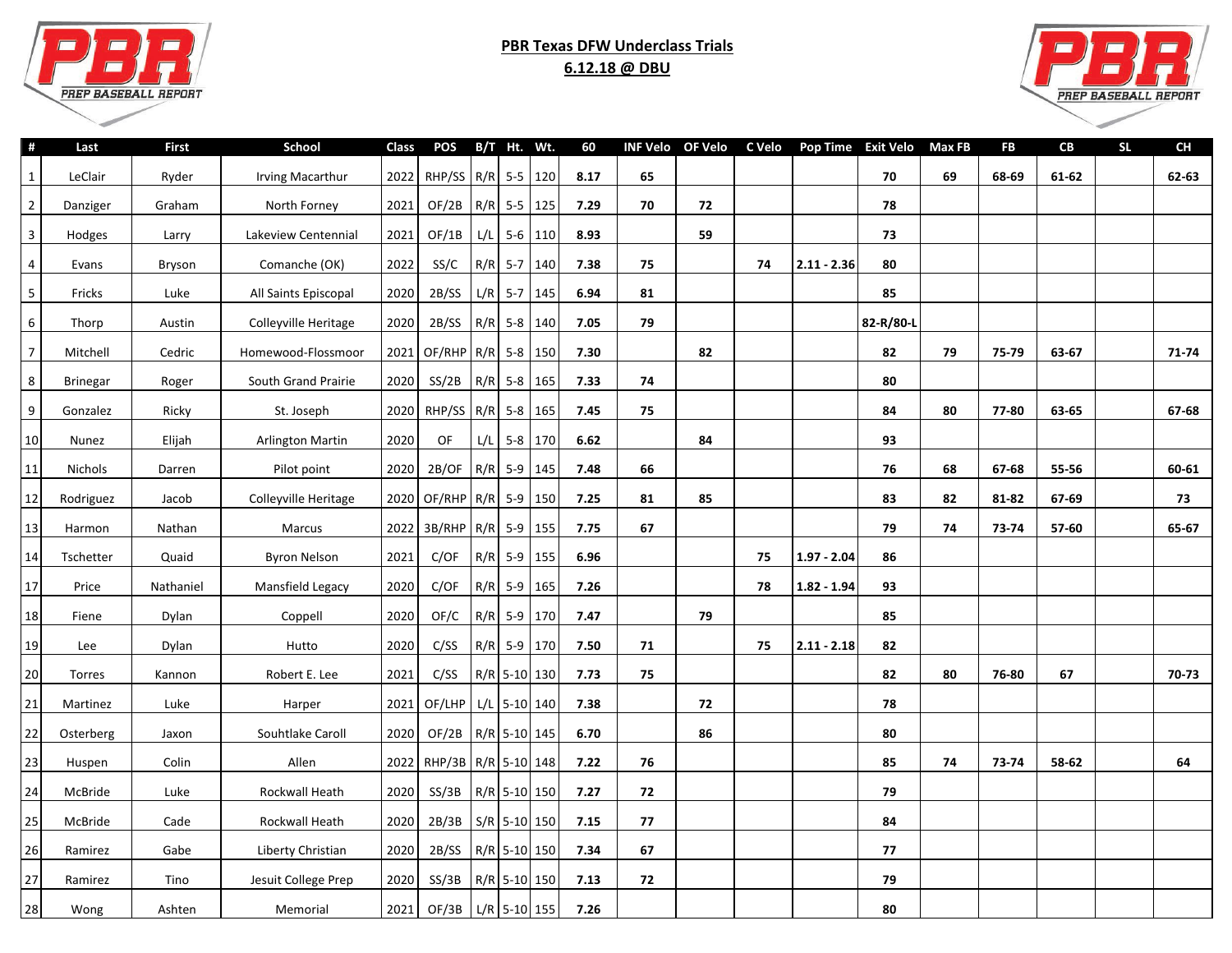| -#     | Last       | <b>First</b>   | School                     | <b>Class</b> | <b>POS</b>                |     | B/T Ht. Wt.    |             | 60   |    | INF Velo OF Velo | C Velo | Pop Time Exit Velo Max FB |    |    | <b>FB</b> | CB    | <b>SL</b> | <b>CH</b> |
|--------|------------|----------------|----------------------------|--------------|---------------------------|-----|----------------|-------------|------|----|------------------|--------|---------------------------|----|----|-----------|-------|-----------|-----------|
| 29     | Adauto     | Alex           | The Colony                 | 2020         | C/OF                      |     | R/R 5-10 160   |             | 7.61 |    | 77               | 71     | $2.04 - 2.76$             | 91 |    |           |       |           |           |
| 30     | Housmans   | <b>Bronson</b> | Southlake Carroll          | 2020         | LHP/OF                    |     | $L/L$ 5-10 160 |             |      |    |                  |        |                           |    | 74 | 73-74     | 63-64 |           | 68-71     |
| 31     | Johnson    | Ty             | <b>Flower Mound Marcus</b> | 2021         | SS/OF                     |     | $L/R$ 5-10 160 |             | 7.35 | 77 |                  |        |                           | 87 |    |           |       |           |           |
| 32     | VanTilburg | Jake           | Arlington Heights          | 2020         | OF/2B   R/R   5-10   160  |     |                |             | 6.93 | 76 | 78               |        |                           | 89 |    |           |       |           |           |
| 33     | Benson     | Tanner         | Lone Star                  | 2020         | C/1B                      |     | R/R 5-10 165   |             | 7.51 |    |                  | 71     | $2.11 - 2.26$             | 85 |    |           |       |           |           |
| 34     | Collins    | Tyler          | <b>McKinney Boyd</b>       | 2021         | OF/SS                     |     | $L/R$ 5-10 165 |             | 6.78 |    | 83               |        |                           | 85 |    |           |       |           |           |
| 35     | Lacher     | Jacob          | Sachse                     | 2020         | C/3B                      |     | R/R 5-10 165   |             | 8.07 |    |                  | 66     | $2.33 - 2.51$             |    |    |           |       |           |           |
| 36     | Maynard    | Jake           | Amarillo                   | 2021         | SS/2B                     |     | R/R 5-10 165   |             |      |    |                  |        |                           | 76 |    |           |       |           |           |
| 37     | Gebhart    | Aidan          | Heritage                   | 2020         | C/3B                      |     | R/R 5-10 175   |             | 7.07 | 80 |                  | 76     | $2.08 - 2.25$             | 92 |    |           |       |           |           |
| 38     | Testerman  | Austin         | Whitewright                | 2020         | RHP/SS   R/R   5-11   145 |     |                |             | 7.24 | 81 |                  |        |                           | 81 | 84 | 82-84     | 65-66 |           | 73-75     |
| 39     | Slovacek   | Easton         | Robinson                   | 2020         | OF                        |     | R/R 5-11 150   |             | 7.02 |    | 82               |        |                           | 83 |    |           |       |           |           |
| $41\,$ | Parrott    | Reece          | Newman Smith               | 2021         | SS/OF                     |     | R/R 5-11 160   |             | 7.43 | 76 |                  |        |                           | 75 | 78 | 76-78     | 62-64 |           | $71-72$   |
| 42     | Lackovic   | Tristan        | Independence               | 2020         | 2B/OF                     |     | R/R 5-11 160   |             | 7.23 | 65 |                  |        |                           | 78 |    |           |       |           |           |
| 43     | Hunt       | Sam            | <b>Flower Mound Marcus</b> | 2020         | OF/LHP   L/L   5-11   165 |     |                |             | 6.90 |    | 82               |        |                           | 85 |    |           |       |           |           |
| 45     | Pool       | Carter         | Keller                     | 2020         | C/RHP                     |     | R/R 5-11 170   |             | 7.68 |    |                  | 76     | $2.00 - 2.14$             | 81 |    |           |       |           |           |
| 47     | Hall       | Jackson        | Wakeland                   | 2021         | C/3B                      | R/R |                | $6-0$ 145   | 8.01 | 67 |                  | 63     | $2.18 - 2.32$             | 80 |    |           |       |           |           |
| 48     | Zepeda     | Oscar          | Incarnate Word Academy     | 2020         | RHP/SS R/R                |     |                | $6 - 0$ 160 | 7.10 | 79 |                  |        |                           | 86 | 82 | 80-82     | 67    |           | 74        |
| 49     | Miller     | Samuel         | Lake Highlands             | 2020         | RHP/SS R/R 6-0 162        |     |                |             | 7.38 | 78 |                  |        |                           | 81 | 77 | 74-77     | 65-68 |           | 72-73     |
| 50     | Archer     | Owen           | Liberty                    | 2021         | RHP/OF R/R 6-0 165        |     |                |             | 7.23 |    | 83               |        |                           | 82 | 81 | 79-81     | 62-66 |           | 67-68     |
| 51     | Crosby     | Cole           | Alamo Heights              | 2020         | SS/2B                     |     | $R/R$ 6-0 165  |             | 7.57 | 81 |                  |        |                           |    |    |           |       |           |           |
| 52     | Pearson    | <b>Braxton</b> | Georgetown                 | 2020         | RHP/3B R/R 6-0 165        |     |                |             |      |    |                  |        |                           | 83 | 88 | 84-86     | 71-75 | 74-77     | 80        |
| 53     | Talbert    | Tyler          | Flower Mound               | 2020         | RHP/SS R/R 6-0 165        |     |                |             | 7.02 | 90 | 91               |        |                           | 85 | 87 | 85-87     | 65-66 |           | 75-81     |
| 54     | Hansen     | Jaxon          | Abilene Wylie              |              | 2021 2B/RHP R/R           |     |                | $6-0$ 170   | 6.95 | 79 |                  |        |                           | 87 | 83 | 82-83     | 71-72 |           | 71-73     |
| 55     | Stapleton  | Joshua         | Marcus                     | 2020         | OF                        |     | R/R 6-0 170    |             | 6.74 |    | 80               |        |                           | 80 |    |           |       |           |           |
| 56     | Crotts     | Philip         | Allen                      | 2020         | 1B/3B                     |     | R/R 6-0 175    |             | 7.25 | 78 |                  |        |                           | 90 | 81 | 78-81     | 67-68 |           | 66-67     |
| 57     | Jarrett    | Tyler          | Denton Guyer               | 2020         | OF/3B R/R 6-0 175         |     |                |             | 7.11 |    | 76               |        |                           | 87 |    |           |       |           |           |
| 59     | Gonzales   | Alex           | Argyle                     | 2020         | SS/OF                     |     | R/R 5-11 180   |             | 6.85 | 76 |                  |        |                           | 90 |    |           |       |           |           |
| 60     | Engelhardt | Foster         | Keller                     | 2020         | 3B/1B   S/R   5-11   190  |     |                |             | 7.94 | 78 |                  |        |                           | 92 |    |           |       |           |           |
| 62     | Fee        | Landry         | Coppell                    | 2022         | $C/RHP$ $R/R$ 6-0 180     |     |                |             | 7.51 | 80 |                  | 70     | $2.11 - 2.31$             | 81 |    |           |       |           |           |
| 63     | Tims       | Jackson        | <b>Bridge City</b>         | 2020         | 1B/OF                     | L/L |                | $6-0$ 185   | 7.22 | 74 | 82               |        |                           | 85 | 78 | 76-78     | 63-66 |           | 64-66     |